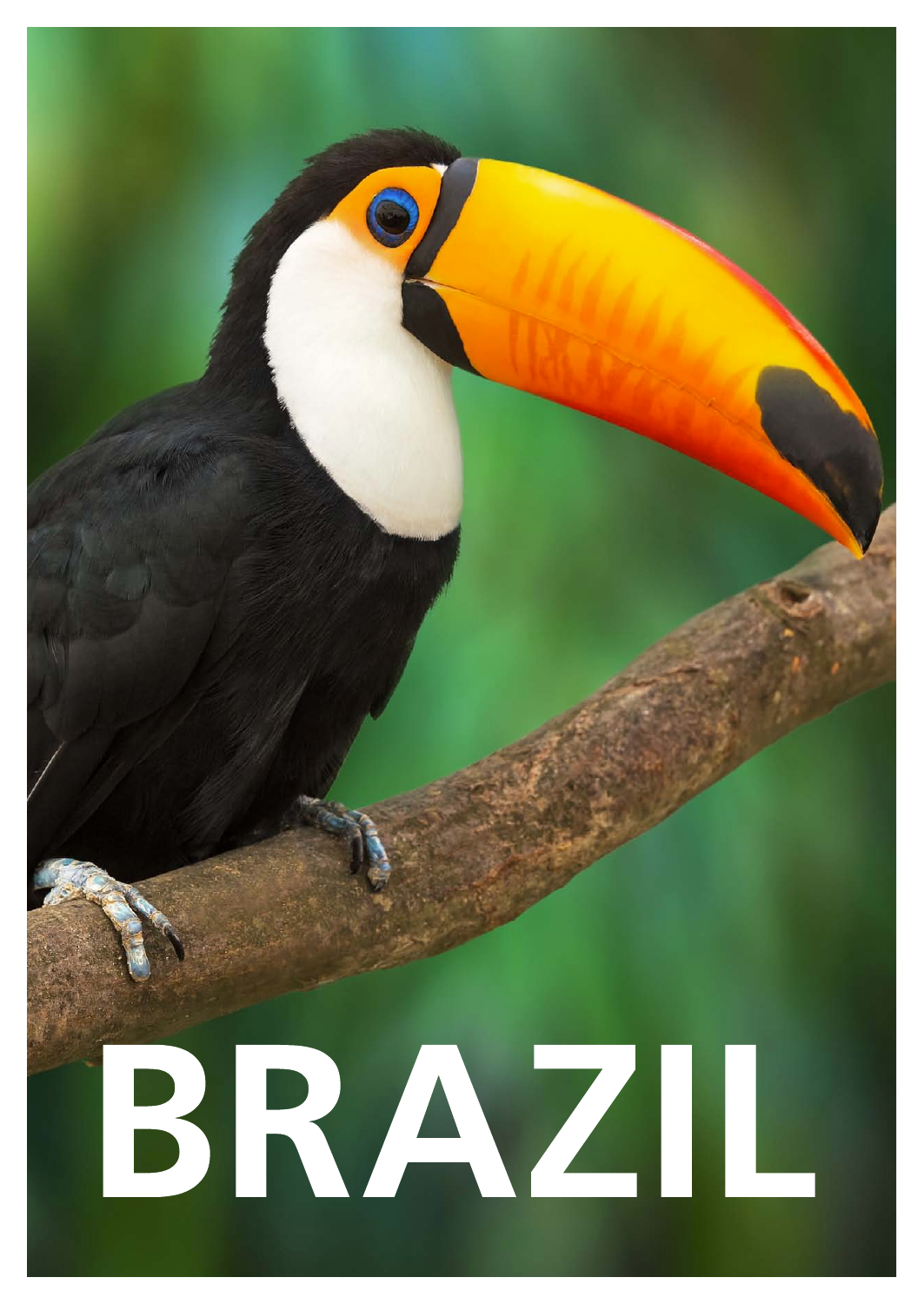# **Brazil**

In the meantime, German industry can look back on a considerable tradition in Brazil which has developed organically. In Latin America, German companies and their products have an exceptionally good reputation. The first large companies arrived from Germany at the end of the 19th century and beginning of the 20th century, first of all with trading offices and later with production facilities. Many companies – especially Mittelstand companies – followed and today all industrial sectors are represented.

When Brazil in 2010 reported a GDP of USD 2,143 billion, the country – at least in terms of figures – had become an economic power. Despite considerably corrected estimations and forecasts for growth in the following years, Brazil has in total performed well. Recently, however, the country has been characterised by a rather weak economy and is also undergoing political upheaval. In particular, in 2013 the currently growing middle class for the first time expressed clearly their deep-rooted anger and disappointment in public regarding the political reality. These strong feelings seemed to be directed at almost everything including extensive corruption which at least in relation to the authorities and large companies influenced by the state continues to be a daily experience, a complex tax system with a high burden and not much service in return from the state which primarily but not only affects the health system, education (schools and universities) and public transport which continues to be a challenge for employees on a daily basis in combination with a patronising and patriarchal leadership style of the currently dominant PT worker's political party which obviously does not recognise that Brazilians are politically mature citizens.

Notwithstanding this, Brazil remains a stable investment location with positive prospects. Just the expected investments in connection with the soccer world cup in 2014 and the Olympic Games in 2016 are estimated to be three figure billion amounts. But the most important driver of growth by far in Brazil continues to be domestic consumption which is growing steadily. Economists forecast average annual GDP growth of 3.6% over the next 50 years.

Entrepreneurial success here depends on many different factors. The Brazilian market is complicated, demanding and in many ways is very different to Germany. Adjustments are necessary and investors partly have to dismiss cherished expectations. Yet with all the differences, quality and reliability also pays for itself in Brazil.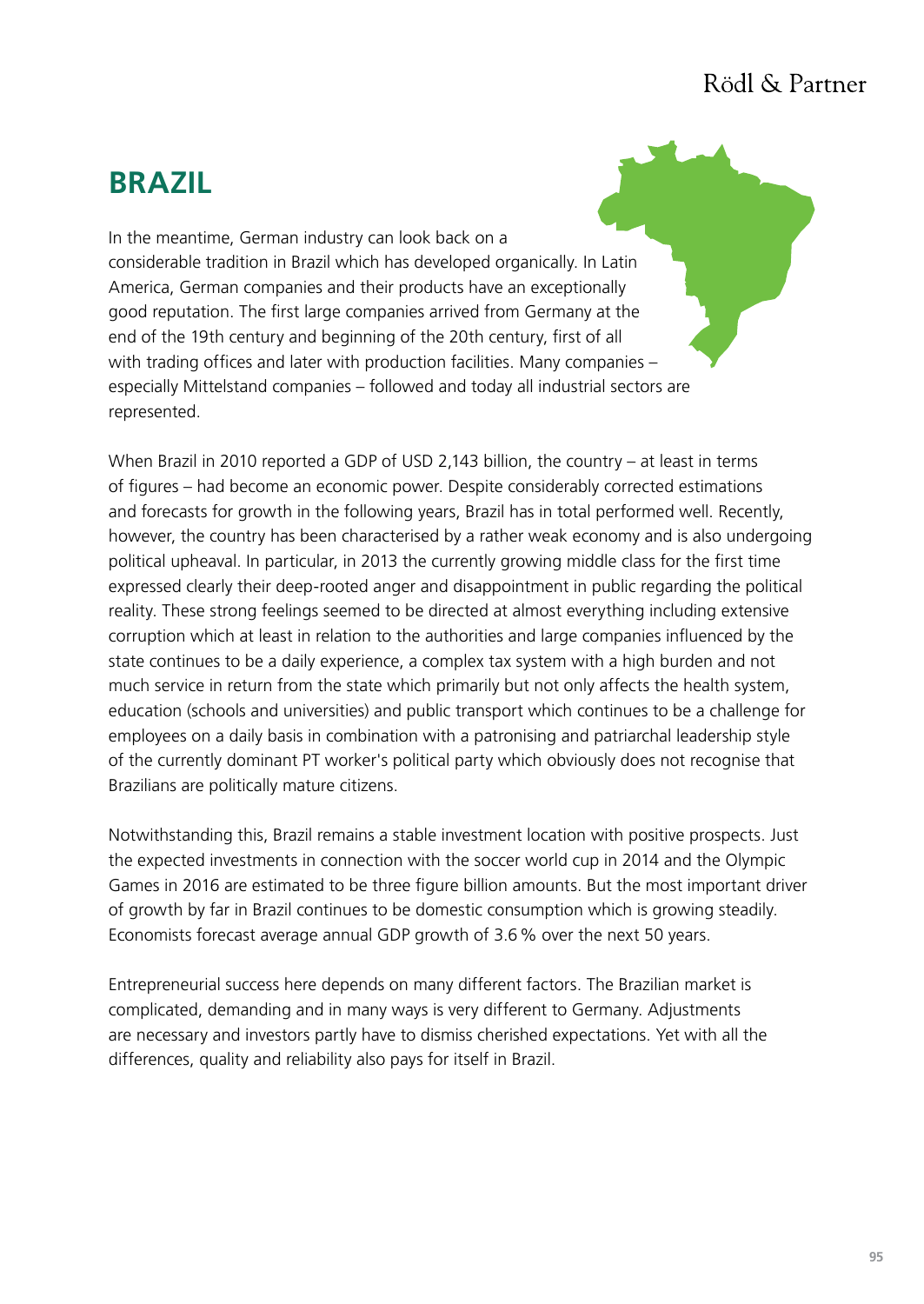## **Cultural differences**

One of the most significant challenges for a German entrepreneur in Brazil is the Brazilian mentality which is even more different to the German mentality than expected. In addition, the reality of life in Brazil is totally different to the stereotypes which "we" usually have in our heads when we think of Brazil. São Paulo is the economic heart of the country. No beach in sight. No samba in the air.

#### **Language**

**BRAZIL** 

Without Portuguese it is even difficult in São Paulo. English (not to mention German) is usually not enough. Claimed knowledge and actual knowledge of language in fact partly diverges to a great extent. In the southern part of the country there are a number of German "enclaves". But the greater majority of German companies are based around São Paulo.

#### **Management and relationship of the boss to employees**

The hierarchical element is very marked. Brazilian employees expect comprehensive and detailed guidelines. Independent original thinking is not really encouraged. The "ideal" boss is a kind, wise patriarch who never loses his cool.

#### **Financial accounting**

Taxes must in principle be declared every month. The means in practice a closing date for the financial accounting on the day 25 of each month (for example, to enable "dynamic" reporting deadlines) is not possible. In addition to standard tax returns which must all be submitted by the internet, the financial authorities receive a comprehensive monthly overview of all bookings included in the general ledger. In addition, numerous auxiliary calculations and explanations must be submitted with the aim of enabling an automated plausibility inspection.

Personnel expenses are often booked locally as a distribution or appropriation of net income as the local law basically allows this. This practice must be taken into consideration when assessing the economic situation.

The annual financial statement must be prepared by April 30 of the following year.

### **Tax law**

Brazilian tax law is surprisingly complex and has more than 80 different taxes and contributions which are the responsibility of different tax authorities. In total in relation to the gross domestic product the tax and contribution ratio are roughly comparable to that of Germany.

Remarkable special points in particular exist in the area of commercial taxes. A seemingly simple question such as "How high is the sales tax rate in Brazil?" with regard to an import of goods into Brazil requires the answers to at least the following information:

- Customs tariff number for the imported goods
- Value of the goods (CIF)
- Import port
- › Headquarters of the importing company
- Headquarters of the end customer
- Use of the goods at the end customer

Then it is possible to calculate the commercial taxes incurred by the import. These are in total six taxes on transactions each with a different basis for assessment and parties entitled to collect the respective tax: II (customs), IPI (industrial product tax), PIS and COFINS (social contributions), ICMS (sales tax) and IOF (financial transaction tax). II and IOF are always costs. With PIS and COFINS it depends on among other things according to which method the importing companies determine their corporation tax.

ICMS is a state tax with the result that there are 27 turnover tax laws each with a number of rates and different exemptions.

## **Transfer of foreign exchange**

This is fully transparent. All movements of foreign exchange between Brazil and abroad are subject to control through the Brazilian central bank. If the money is correctly declared in the import process, an export at a later point in time is not a problem.

## **Financing**

The current interest rates for company financing are between 3% to 5% per month if they are at all available for companies. The bureaucratic hurdles are partly considerable.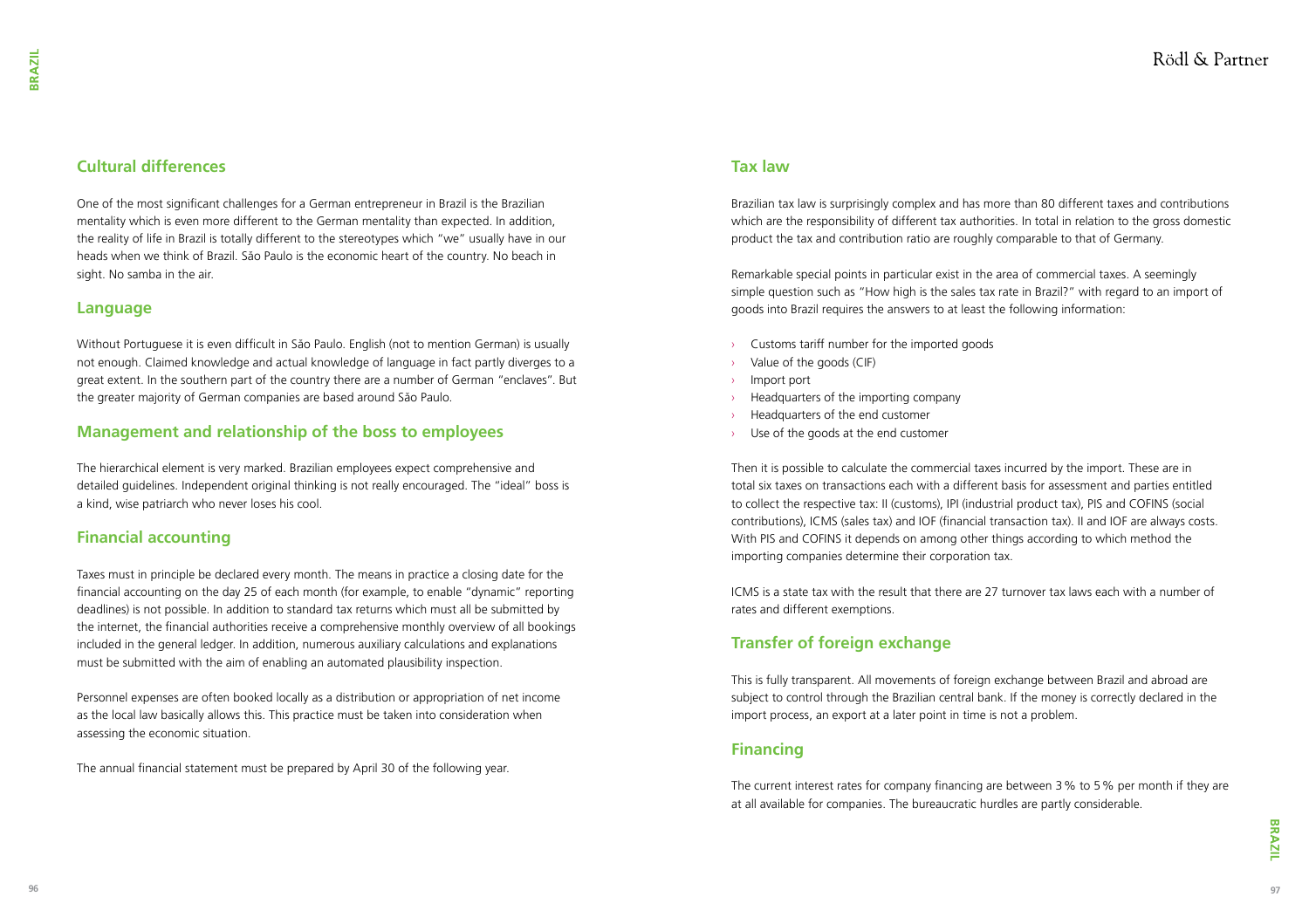#### **Share capital**

In contrast to the German GmbH with the founding of a Brazilian Limitada there is no obligation to bring in a minimum share capital. The only exception to this is for companies who have import or export as their company purpose. In this case "sufficient" capital must be available. A fixed rule as what this might mean has not existed up to now. Foreign capital must be registered as an investment at the Brazilian central bank. This ensures that imported capital can later be re-exported.

#### **Shareholders**

A Limitada must be founded by at least two shareholders who can be domestic or foreign legal entities or natural persons. A foreign shareholder, however, has to have a legal representative (Procurador) who must be resident in Brazil and must represent the foreign shareholder with regard to the Brazilian tax authorities and assumes corresponding liability.

#### **Company purpose**

Difficulties with the founding of the company are frequently concerned with the definition of the company purpose in the contract. The company must be able to prove it has business premises where the company can pursue and actually realise exactly this company purpose (e.g. also storage capacity). This is inspected in practice.

#### **Formalities**

As Brazil has not yet ratified the corresponding international agreements, legal transactions – for example the submission of important documents necessary for founding a company (power of representation, commercial register extracts, company contracts, etc.) to the authorities – still require a supplementary attestation for notarial authentication and legalisation through Brazilian representation in Germany (embassy, consulate). Before submission in Brazil the documents must first of all be translated into Portuguese by a certified translator.

#### **Managing director**

The company can have one or more managing directors, whereby their appointment is made in the articles of association or by resolutions. If the managing director is not a shareholder, his appointment requires the approval of two thirds of the shareholders and if not all of the share capital is paid in then even unanimous approval is required. Managing directors can only be appointed if they are Brazilian or have an unlimited residence permit and have a Brazilian tax

As a result the German companies finance themselves here either through equity or via shareholder loans. Concerning the tax deductibility of the interest on the shareholder loans the following limits must be complied with:

- The relationship between equity and the shareholder loan must not exceed 1:2.
- The maximum permissible interest rate is currently 3.5 % plus LIBOR (here: six month LIBOR in USD – independent of the life of the loan and the currency of the loan)
- $\rightarrow$  If the limits are exceeded, the interest rates can only be deducted within the described limits.

#### **Labour law**

Due to its extremely one-sided orientation on the employee side the Brazilian labour law constitutes an enormous burden for companies. Originally conceived to protect illiterate farmhands from their brutal masters, it is today with a shocking matter of course attitude even directed at managing directors and therefore naturally leads to results which are difficult to comprehend.

This is all not made easier by the fact that the jurisdiction is not willing to adequately take into account the current legislative difficulties. In fact the reverse is true.

Although this investment obstacle is today the subject of political discussion, it is nevertheless not foreseeable that this will result in corresponding measures.

#### **Founding a company/principles of company law**

The forms of company which exist here are basically comparable with the forms of company known in Germany. However, as the taxation is based on the legal form, more complex structures are not required. In entrepreneurial practice the company with limited liability (Sociedade Limitada, abbreviated to Limitada) is almost exclusively used. This form is relatively easy to manage.

Foreign nationals can found a company in Brazil without restrictions or hold an interest in Brazilian companies provided their activity is not involved in an area which the state protects against foreigners such as the press, broadcasting, television and air traffic.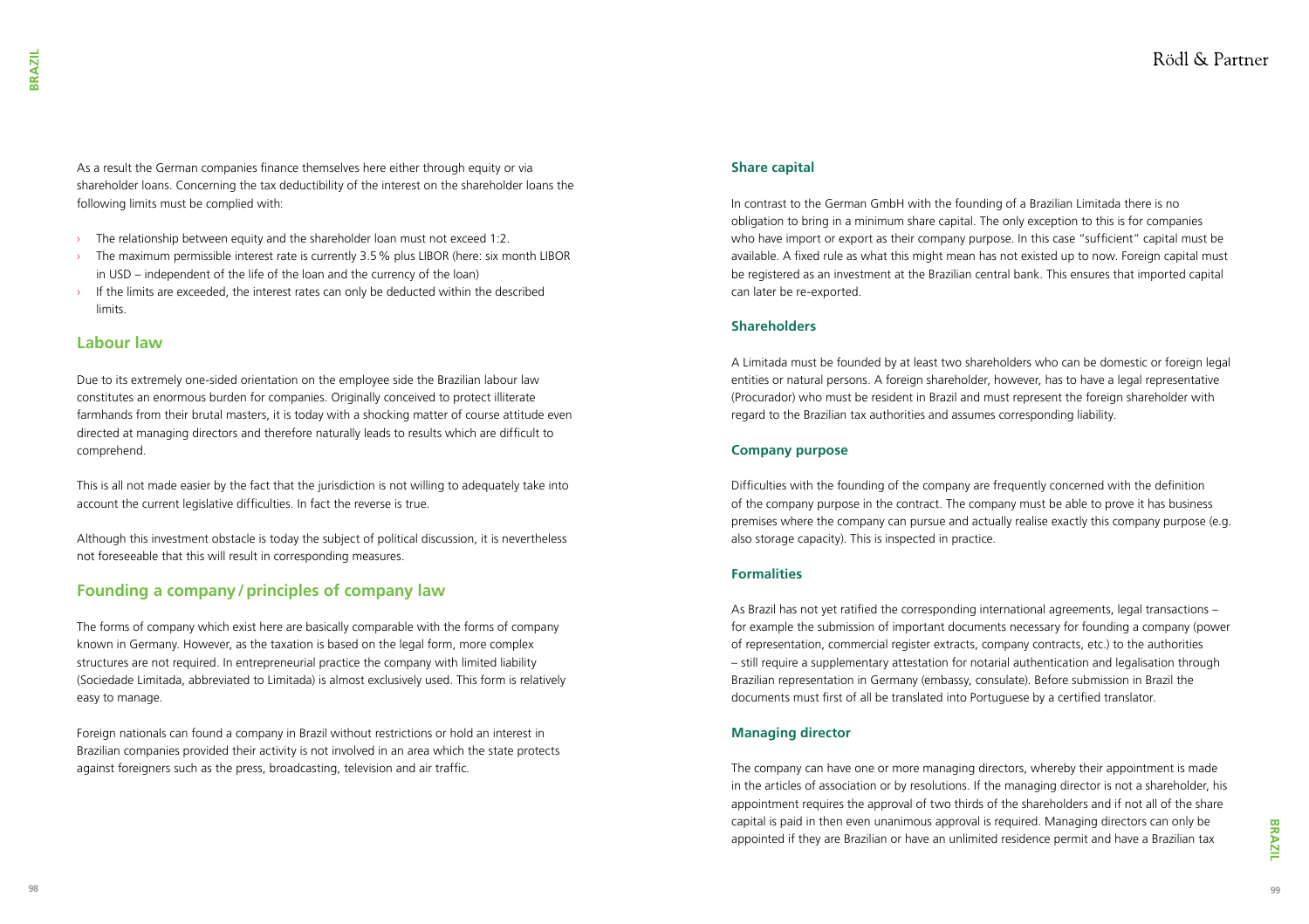number for natural persons (CPF). If a foreigner is appointed, a minimum investment of BRL 600,000 has to be proven to the Brazilian central bank. The managing director can also then receive a permanent visa which is coupled to a period of office for the managing director of five years.

#### **Amendments to the articles of association**

Amendments to the articles of association require a qualified majority of 75% of the share capital. Companies with more than ten shareholders are subject to stricter requirements for the formalities for calling a shareholders' meeting, whereby this requires timely publication in an official communication organ and three formal announcements in a daily paper with a good circulation.

#### **Liability of shareholders and the managing directors for certain liabilities**

Each foreign shareholder of a Brazilian company requires a legal representative (Procurador) who is resident in the Brazil. The Brazilian financial authorities regularly apply pressure through access to this person's private and business assets if tax, labour law or social security related obligations of the company are not settled. Similar rules apply to managing directors.

# Practical examples

# **Auditing**

#### Background facts:

A German company from the premium consumer sector wanted to acquire a Brazilian family owned company to simplify and accelerate entry to the domestic market. The target company had been active on the market for many decades, had a strong brand and approx. 120 employees in one plant. In commercial terms, this seemed plausible.

In the course of a tax due diligence it was established that on the liabilities side the formally overindebted target company consisted more or less completely of liabilities relating to the areas of tax, social security and labour law. The possibility made available at regular intervals by the Brazilian tax authorities through the Federal Tax Amnesty Program (REFIS) to provide nondeclared and/or previously unpaid tax liabilities with a generous discount provided the black sheep would turn into a white sheep had already been exploited on the balance sheet without the existence of the required formal conditions.

In a clarifying, personal meeting with the owner of the target company we were informed that for decades the target company had either not paid taxes and social contributions or paid these after they were due for payment and that this was justified to counteract government corruption.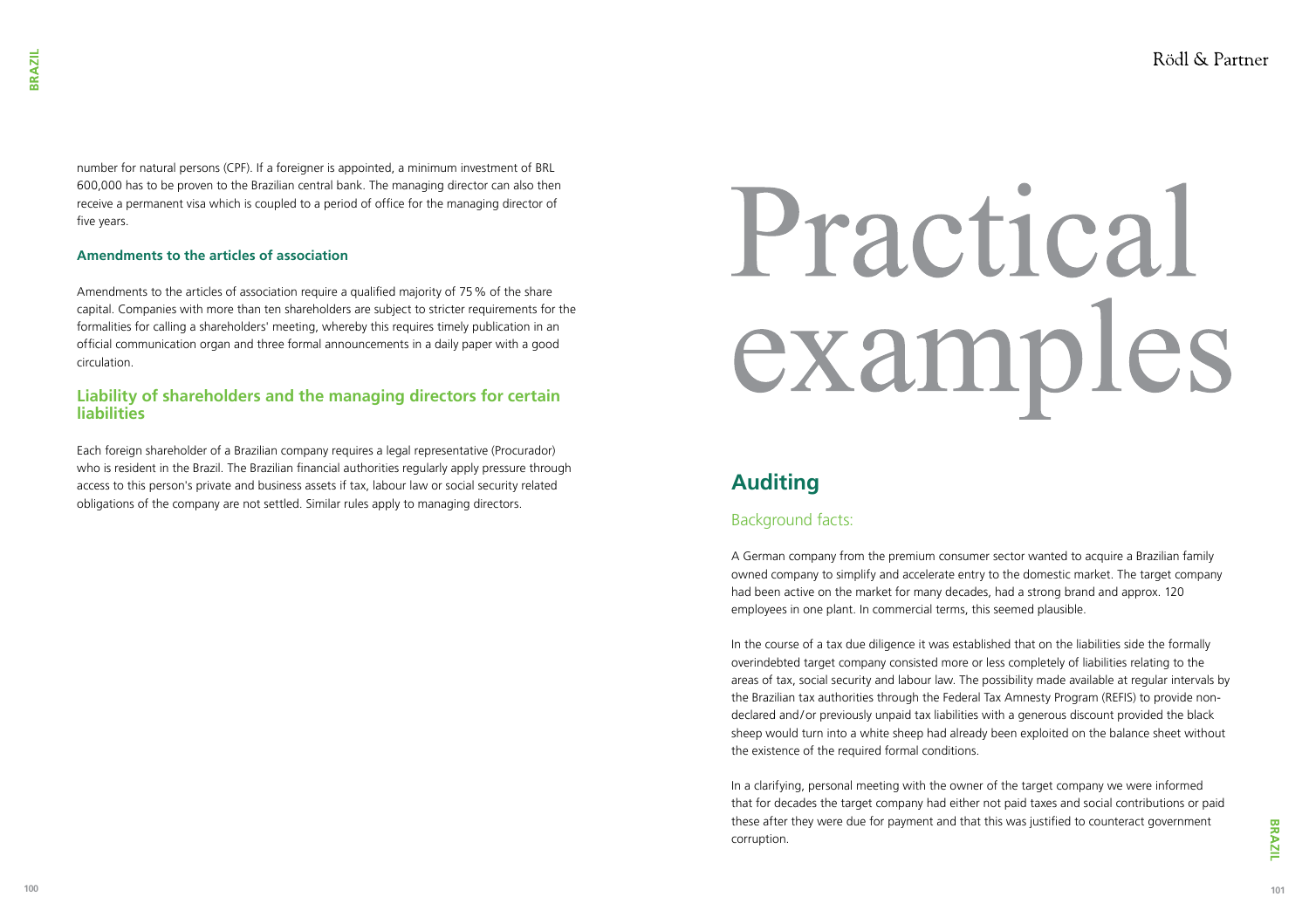#### What can be done now?

We examined whether it makes sense within the framework of the acquisition to separate the target company from the questionable liabilities in order to even enable the acquisition to take place.

This was unfortunately not possible in Brazil as according to the instrument of the Trespasse (similar to the transfer of an undertaking), the acquiring party assumes liability with an asset deal for liabilities in the areas of tax, social security and labour law, backdated by five years plus interest plus penalties.

In such a case a contract designed to reimburse expenses will have practically no effect. The usual procedure to retain part of the purchase price in an escrow account was not possible here as the liabilities and the risks not yet registered from the underlying facts constituted a multiple of the discussed purchase price.

## What should one have done differently from the beginning?

Trust. Observe. Who?

This example brings starkly into contrast the subjects of corruption and tax evasion in the environment of Brazilian family-owned companies. We know from other projects that historically and culturally speaking there is often a different understanding to that pursued by the current compliance standard. This risk can be addressed and qualified through execution of a tax due diligence. Usually – but not always – a practical solution can be found which both sides can agree to.

# **Taxes**

## Background facts:

An internationally successful company in the field of medical engineering at the premium end of the market has been working for many years together with a distributor in the Brazilian state of São Paulo. In order to further push sales in Brazil, an own subsidiary was founded and the co-operation with the previous sales partner maintained.

With the primary objective of achieving the hoped for growth as quickly as possible without excessive costs, the previous sales partner was formally appointed as managing director of the own subsidiary and the imports were processed through his company. In practice that means his import permit (RADAR) and his approval for the products were used with the health authority ANVISA.

Subsequently the sales targets were mainly met, but with a margin which was considerably below expectations.

#### What can be done now?

We examined the previous arrangements and established that the linking of the two companies for the import led to an unnecessary accumulation of trading tax which in turn reduced the margin. Contrary to what one might expect, the accumulation of commercial taxes in Brazil is by no means merely a cash flow theme.

The question of whether for example PIS and COFINS are costs or transitory items depends on the method of the determination of taxable income of the purchasing company. Under some circumstances companies here can choose between Lucro Real and Lucro Presumido, whereby Lucro Real mainly corresponds to a balance sheet determination of income. With Lucro Presumido the basis for the assessment is determined simply on the sum of the outgoing invoices and a defined percentage applied to calculate the presumed profit.

This method naturally makes sense when the actual profit is higher than the presumed profit. The more so as loss carried forward can then not be used. Companies in the start-up phase seldom meet these business requirements.

Nevertheless the Lucro Presumido is relatively popular with Brazilian family-owned companies as the financial accounting obligations are then markedly lower.